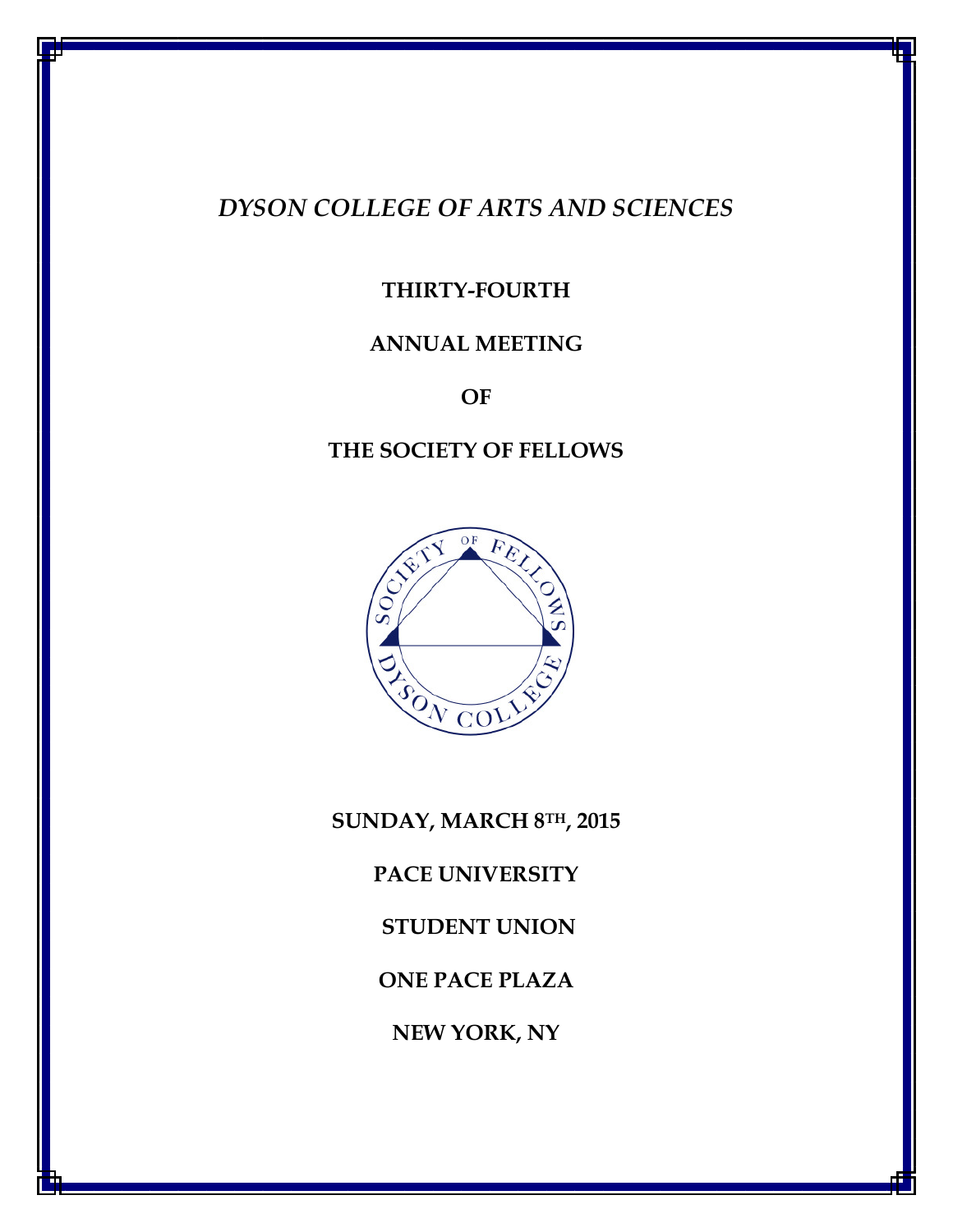### THE SOCIETY OF FELLOWS DYSON COLLEGE OF ARTS AND SCIENCES PACE UNIVERSITY

#### THIRTY-FOURTH ANNUAL MEETING

10:30 a.m. Check-in and Breakfast--Student Union, One Pace Plaza

## 11:00 a.m. Welcome--Student Union Dr. Maria T. Iacullo-Bird Assistant Dean, Dyson College of Arts and Sciences

Dr. Nira Herrmann Dean, Dyson College of Arts and Sciences

#### 11:15-12:50 a.m. Plenary Session--Student Union

Western Portrayal of the "Lost World" of Tibet Brooke Stoker Faculty Sponsor: Dr. Joseph Tse-Hei Lee

The Impact of Cocaine on the Colombian Economy: A Cartel-Level Analysis Francy Naranjo Faculty Sponsor: Prof. Sam S. Baruch

Infertility through the Lens of Multiculturalism Ebru Buluc-Halper Faculty Sponsor: Dr. Paul W. Griffin

Dances: A Combination of Creative Nonfiction and Poetry LeeAnn Reynolds Faculty Sponsor: Dr. Jane M. Collins

#### 1:00-2:20 p.m. Luncheon and Poster Session

Luncheon–-Bianco Room Presiding, Dr. Nira Herrmann Dean, Dyson College of Arts and Sciences

Poster Session--Bianco Corridor and Reading Room adjacent to Student Union

Page **2** of **16**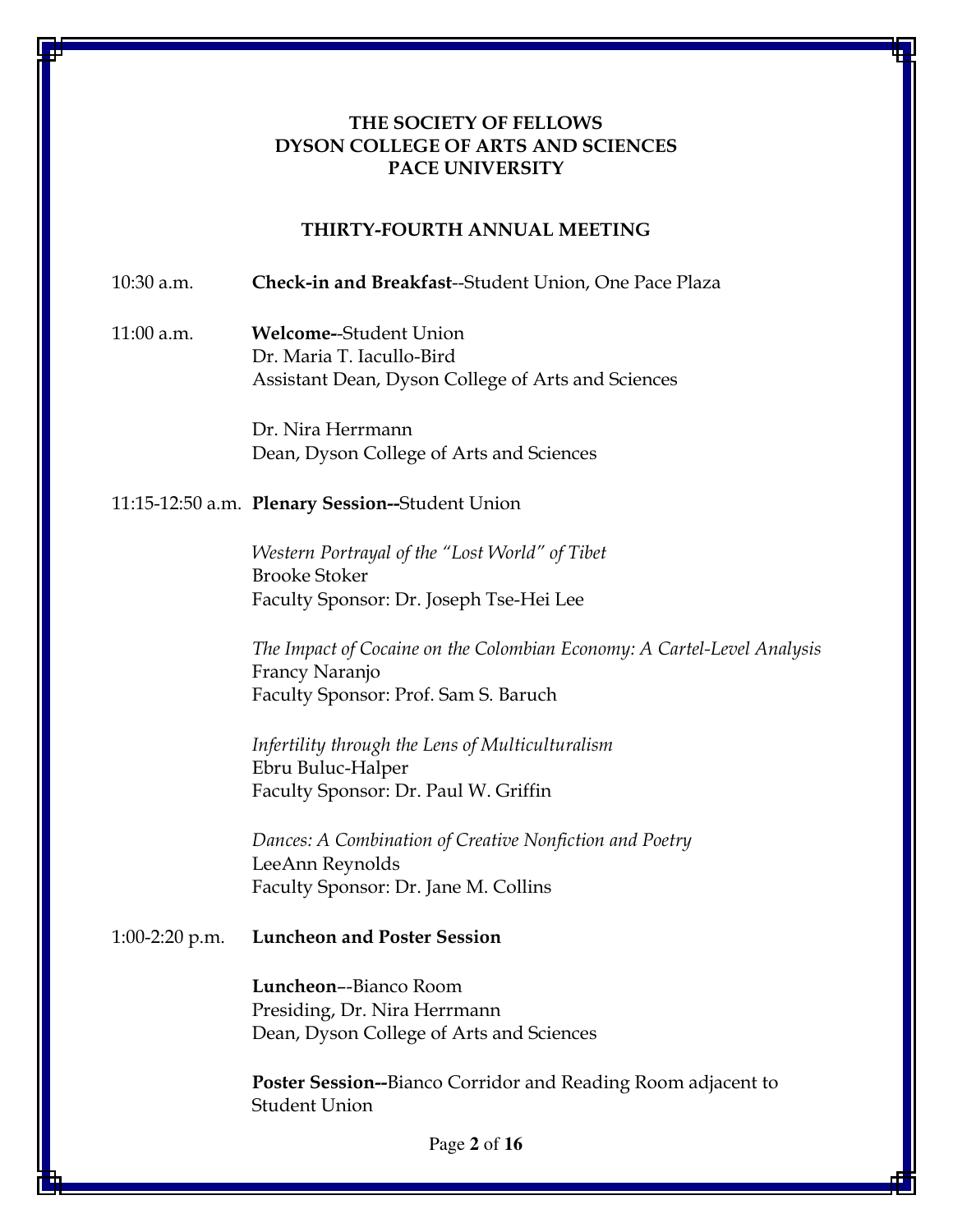#### 2:30-3:30 p.m. First Concurrent Afternoon Panel Sessions

Classrooms are located on the 3rd Floor East Wing of One Pace Plaza. Layton Studio is located on the B Level of One Pace Plaza adjacent to the Student Union.

 Aspects of the American Experience in the 20th Century--Room E301 Moderator: Dr. Barbara Blumberg

 Approaches to Translation--Room E302 Moderator: Dr. Andriy Danylenko

 Updates in Chemical Sciences--Room E303 Moderator: Dr. Rita K. Upmacis

 Global Asia, Part One--Room E304 Moderator: Dr. Joseph Tse-Hei Lee

 Jewish Life in War and Peace--Room E305 Moderators: Dr. Joan Roland and Dr. Andrea M. Voyer

 Creative Reflections on the Human Condition--Room E306 Moderator: Dr. Helane C. Levine-Keating

 Soccer Attendance in Europe and Productivity in Latin America--Room E307 Moderator: Dr. Joseph C. Morreale

 Money, Real Estate and Property Rights--Room E308 Moderator: Prof. Mark Weinstock

 Cognitive Neuroscience--Room E309 Moderator: Dr. Terence M. Hines

 The Victorians in Literature and Photography--Room E310 Moderator: Dr. Bette H. Kirschstein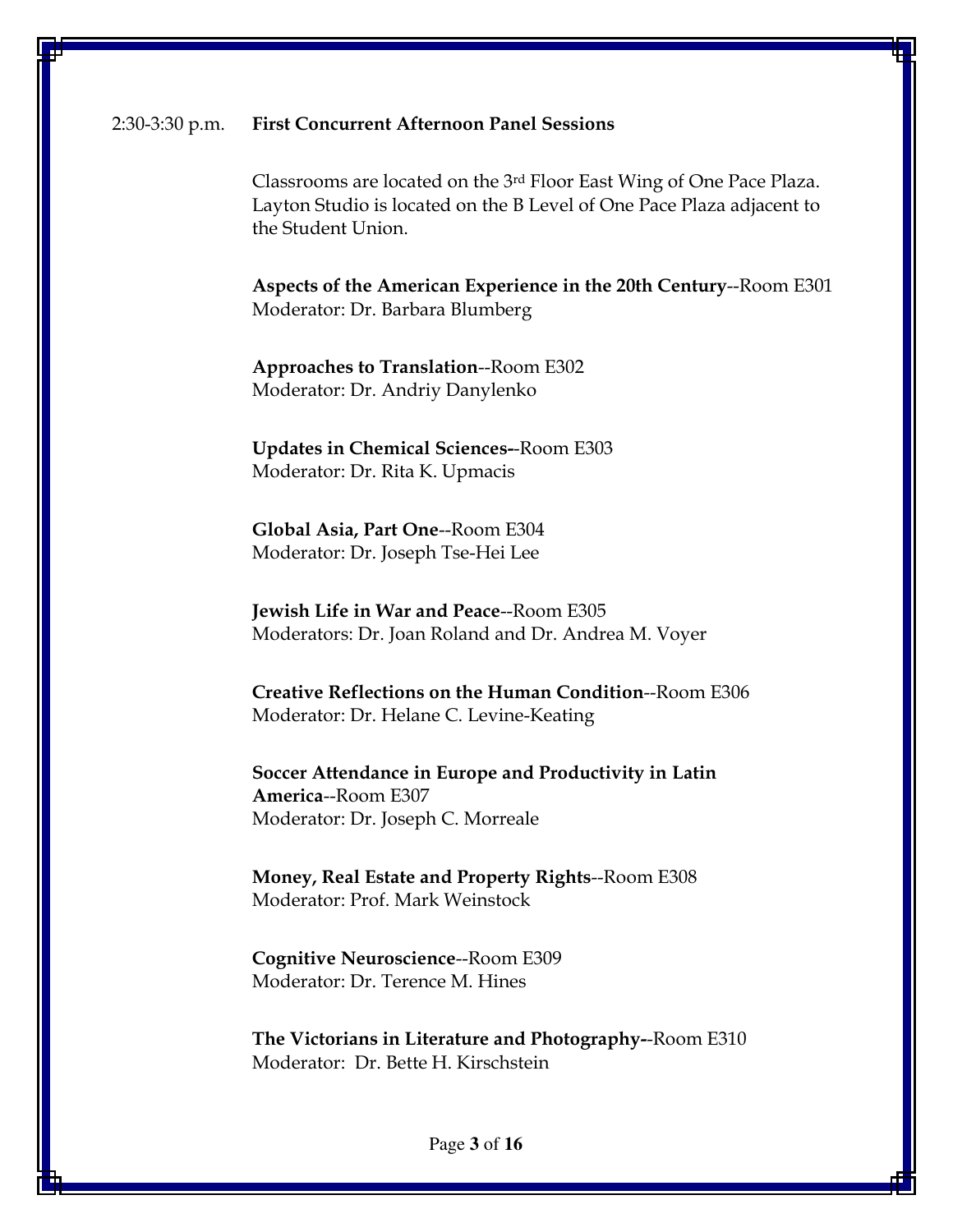#### Theater and the Home Front--Layton Studio Moderator: Prof. Ion Cosmin Chivu

Violence Against Women--Room E316 Moderators: Dr. Emily E. Welty and Prof. Elena Brunn

 Analyzing War--Room E325 Moderator: Dr. Matthew B. Bolton

#### 3:45-4:45 p.m. Second Concurrent Afternoon Panel Sessions

Classrooms are located on the 3rd Floor East Wing of One Pace Plaza. Layton Studio is located on the B Level of One Pace Plaza adjacent to the Student Union.

 Philosophical Debate and Cinematic Analysis--Room E301 Moderator: Dr. Harold Brown

 Literary Translation--Room E302 Moderator: Dr. Eugene Richie

 Studies in Non-Profit and Public Administration--Room E303 Moderator: Dr. Farrokh Hormozi

 Global Asia, Part Two--Room E304 Moderator: Dr. Joseph Tse-Hei Lee

 Responding to Bad News: Influences of the Person and Situation--Room E305 Moderator: Dr. Angela M. Legg

 Current Issues in Counseling and Therapeutic Interventions--Room E306 Moderators: Dr. Joseph R. Franco and Dr. Paul W. Griffin

 When Your Voice Has Little Value: English, Englishes, and the Teaching of the Standard–-Room E307 Moderator: Dr. Robert Mundy

Page **4** of **16**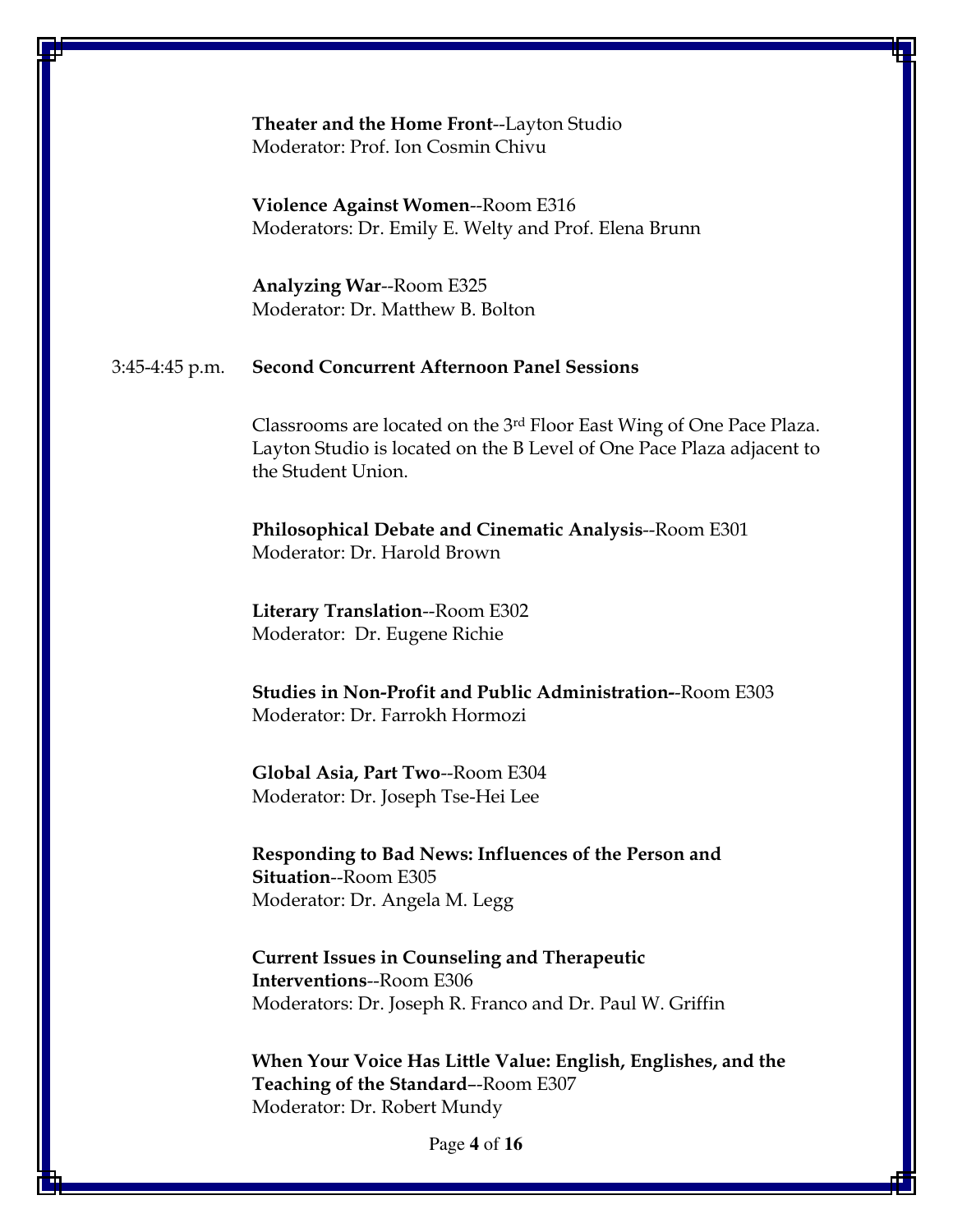Economics, Crime and Serial Killers--Room E308 Moderator: Dr. Gregory Colman

 New York City History: Twentieth Century Perspectives--Room E309 Moderator: Dr. Maria T. Iacullo-Bird

 American Perspectives on Race--Room E310 Moderators: Dr. Andrea M. Voyer, Dr. Rostyslaw Robak and Dr. Emily E. Welty

New York City "Street of All Streets" through Interpretive Dance--Layton Studio Moderator: Prof. Ion Cosmin Chivu

 Journeying Through Stories and Devised Theatre--Room E316 Moderators: Dr. Rebecca E. Martin and Prof. Adrienne S. Kapstein

 Love and Faith in Italian Renaissance Art--Room E325 Moderator: Dr. Lisa D. Farber

4:50-5:30 p.m. Reception and Awards Ceremony--Bianco Room Presiding, Dr. Maria T. Iacullo-Bird Assistant Dean, Dyson College of Arts and Sciences

The Society of Fellows Executive Board wishes to thank and acknowledge all Faculty Sponsors and Moderators for their support of The Society of Fellows of Dyson College of Arts and Sciences

DETAILS REGARDING THE POSTER AND CONCURRENT PANEL SESSIONS APPEAR ON THE FOLLOWING PAGES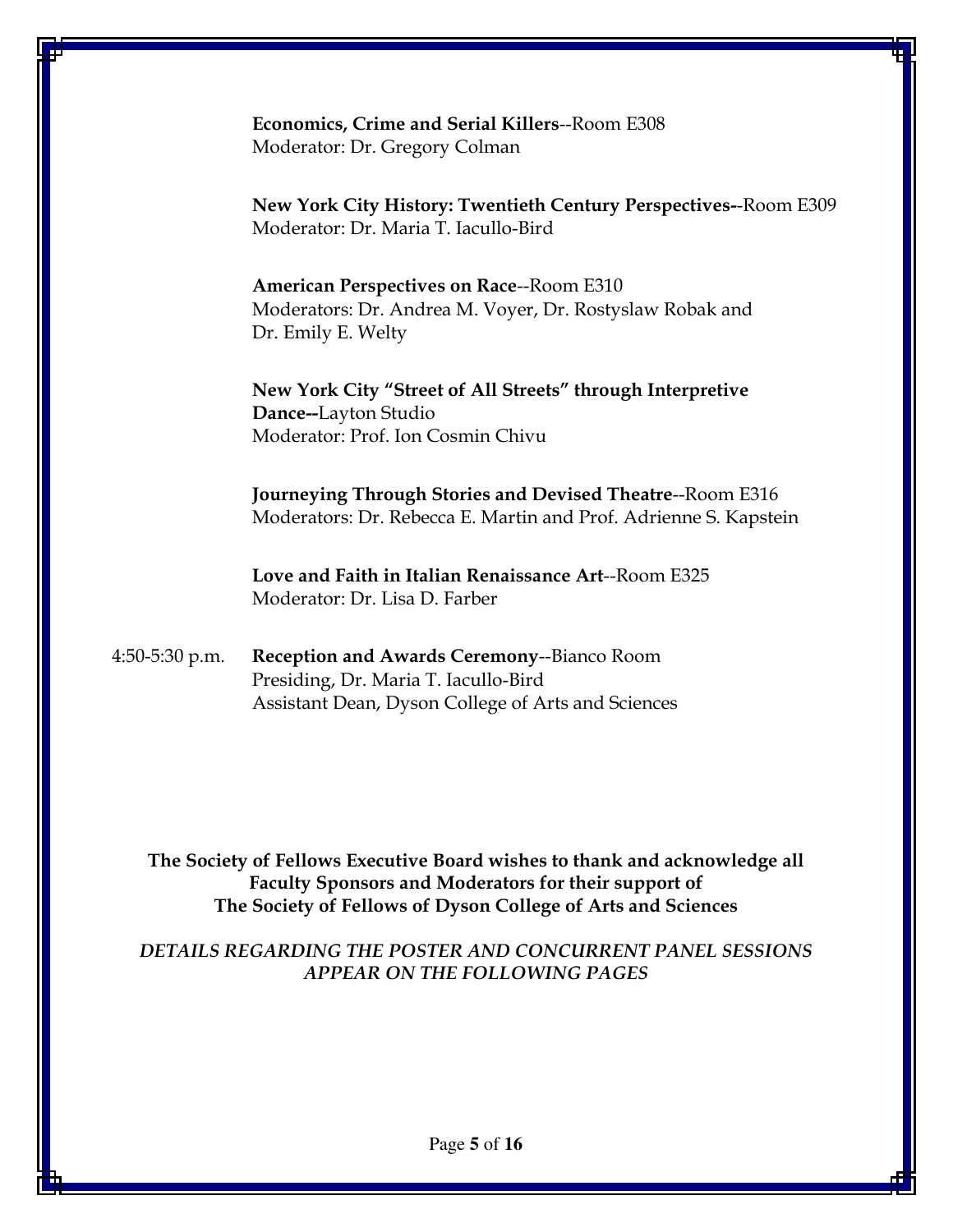### 1:00-2:20 p.m. Luncheon and Posters Luncheon--Bianco Room/Poster Session--Bianco Corridor and Reading Room adjacent to Student Union

Spectroscopic Characterization of an Ionic Liquid (1-Butyl-3- Methylimidazolium Thiocyanate Nadia Abbas; Faculty Sponsor: Dr. Elmer-Rico E. Mojica

A National Review of State-Mandated Educational Programs/Curricula on Teen Dating and Sexual Violence Nadia Alkirwe; Faculty Sponsor: Dr. Adam G. Klein

From Wall Street to the Great Wall: Seeing China through the Lens of Pace Students and Faculty Omar Baraka; Faculty Sponsor: Dr. Joseph C. Morreale

Vibrational and Electronic Properties of Chloramphenicol Tabitha Batte; Faculty Sponsor: Dr. Elmer-Rico E. Mojica

Cellular TORC Mutants Enhance HTLV Gene Expression Shirlina Chiu; Faculty Sponsor: Dr. Marisa K. Isaacson

Synthesis and Physical Characterization of Naturally Derived Surfaces Bearing Antimicrobial Activity Angelique Dabel; Faculty Sponsor: Dr. Jaimelee I. Rizzo

Solid Phase Extraction of Illicit Drugs (Amphetamine and Methamphetamine) Normisha V. Evans; Faculty Sponsor: Dr. Elmer-Rico E. Mojica

Effect of pH on the Spectroscopic Properties of Several Hydroxycinnamic Acid **Derivatives** Paris Hanson; Faculty Sponsor: Dr. Elmer-Rico E. Mojica

Characterization of an eLLRon-like Protein in Caenorhabditis elegans Embryo Development Katherine A. Rivera Gomez; Faculty Sponsor: Dr. Matthew R. Marcello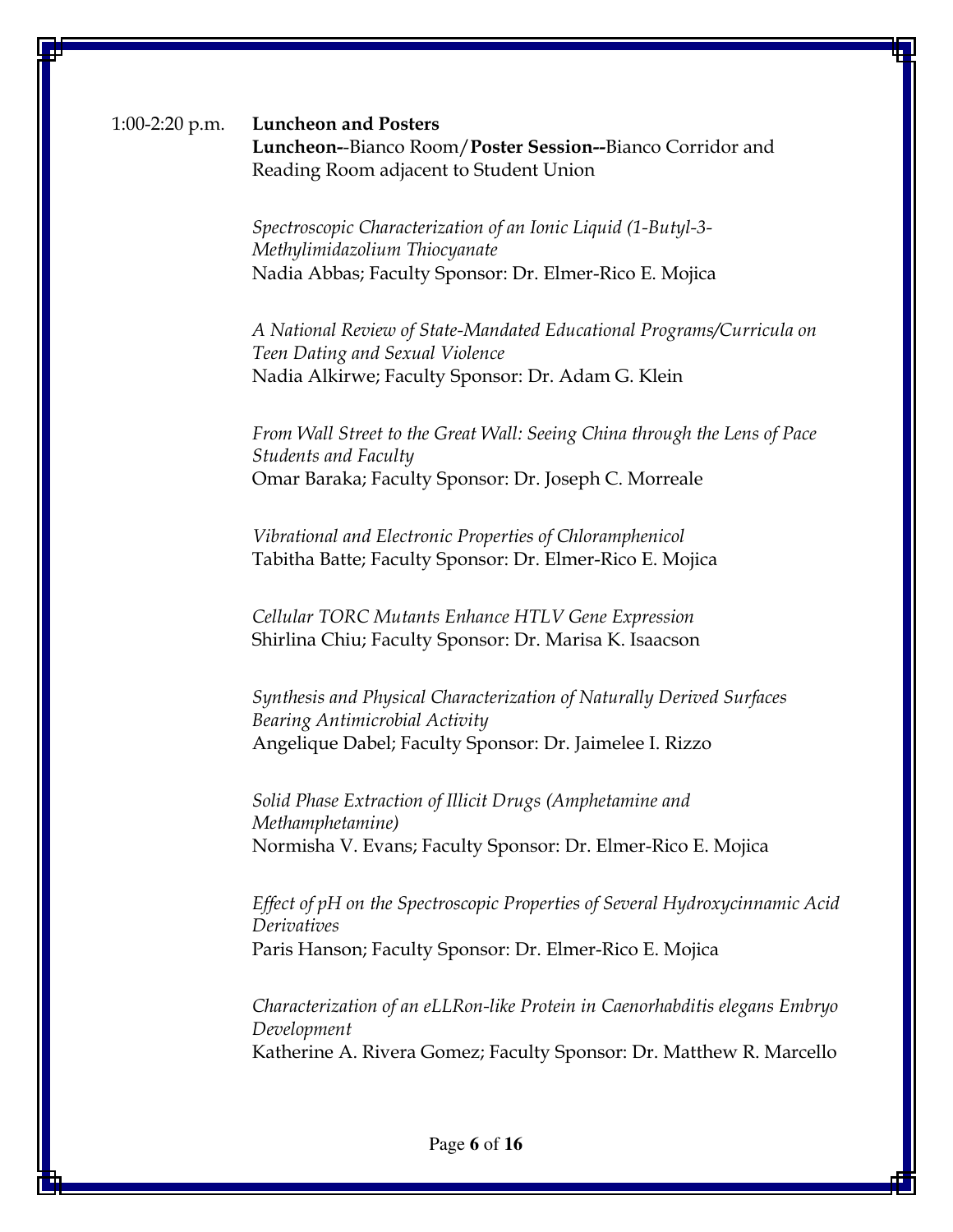### 1:00-2:20 p.m. Luncheon and Posters Luncheon--Bianco Room/Poster Session--Bianco Corridor and Reading Room adjacent to Student Union

MHC II Beta Gene Diversity in Rhinichthys cataractae Noreen Hussain; Faculty Sponsor: Dr. Erika Crispo

Raman Spectroscopy of Sulfa Drugs Alexis Javornik; Faculty Sponsor: Dr. Elmer-Rico E. Mojica

Lipobeads with "Thermophilic" Core: Preparation and Properties of Fluorescent Hydrogel Exhibiting Positive Volume Phase Transition Marilee Karagolian; Faculty Sponsor: Dr. Sergey V. Kazakov

A Molecular Mechanism for Alzheimer's Disease: the effects of WT and mutant Presenilin1 on TrpC5 channel function Sukhjinder Kaur; Faculty Sponsor: Dr. Zafir K. Buraei

Vibrational Spectroscopy of Fluoroquinolone Antibiotics Ashley Kuptsow; Faculty Sponsor: Dr. Elmer-Rico E. Mojica

Amyloid-perturbing dyes inhibit adhesion of Cryptosporidium parvum to the human ileocecal adenocarcinoma HCT-8 cell line Dustin Lee; Faculty Sponsor: Dr. Cho Chan

Lipobeads with "Thermophobic" Core: Fluorescent Microgels with Negative Volume Phase Transition Synthesized by Inverse Suspension Polymerization Method Megan Lucchese; Faculty Sponsor: Dr. Sergey V. Kazakov

Interactions of Ethacridine, a potential antibiotic, with different topoisomerase IA-DNA complexes Shannon Rossiter; Faculty Sponsor: Dr. Daniel B. Strahs

Anti-Parasitic Activity of Copper (II) Complexes of Metronidazole Ja-Shin (Justine) Wu; Faculty Sponsor: Dr. Rita K. Upmacis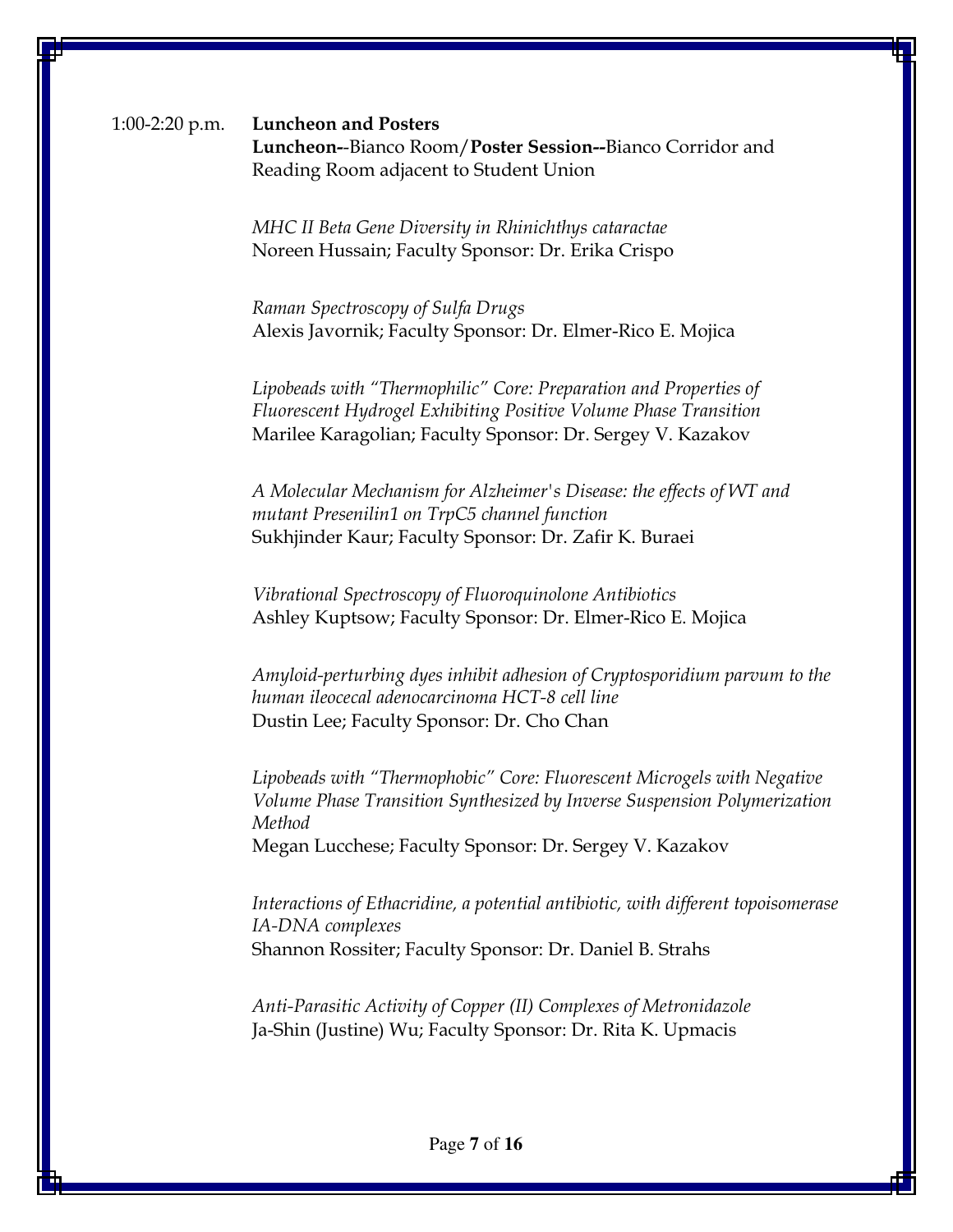| $2:30-3:30$ p.m. | <b>First Concurrent Afternoon Panel Sessions</b>                                                                                          |
|------------------|-------------------------------------------------------------------------------------------------------------------------------------------|
| <b>Session 1</b> | Aspects of the American Experience in the 20th Century--Room E301<br>Moderator: Dr. Barbara Blumberg                                      |
|                  | The Medical Examination For and Treatment of Trachoma at Ellis Island<br>Jessica Sutton; Faculty Sponsor: Dr. Barbara Blumberg            |
|                  | The Grapes of Wrath in the Context of the History and Literature of the 1930s<br>Jean McElroy Dory; Faculty Sponsor: Dr. Barbara Blumberg |
|                  | McCarthyism and the Moskowitz Case: How the Spy Trials Were Tainted by<br>the Hysteria of the Red Scare                                   |
|                  | Timothy McCormick; Faculty Sponsor: Dr. Barbara Blumberg                                                                                  |
| <b>Session 2</b> | <b>Approaches to Translation--Room E302</b><br><b>Moderator: Dr. Andriy Danylenko</b>                                                     |
|                  | Turning Sake into Soda: The Effects of the Localization of Shounen Anime<br>Seth Novick; Faculty Sponsor: Dr. Andriy Danylenko            |
|                  | Translating Brochures From New York City's Art Museums into Russian<br>Yekaterina Tsvetkova; Faculty Sponsor: Dr. Andriy Danylenko        |
|                  | E-Portfolio Presentation of Italian Translation<br>Cristina Donofrio; Faculty Sponsor: Dr. Martin Marafioti                               |
| <b>Session 3</b> | <b>Updates in Chemical Sciences--Room E303</b><br>Moderator: Dr. Rita K. Upmacis                                                          |
|                  | Chromatographic analysis of bee propolis<br>Kevin Symczak; Faculty Sponsor: Dr. Elmer-Rico E. Mojica                                      |
|                  | Surface Immobilization of AMPs Using Click Chemistry<br>Maximillian Baria; Faculty Sponsor: Dr. Elmer-Rico E. Mojica                      |
|                  | Toxicity Studies of Nanomaterials with Proteins and Enzymes<br>Eric Nguyen; Faculty Sponsor: Dr. Elmer-Rico E. Mojica                     |
|                  |                                                                                                                                           |
|                  |                                                                                                                                           |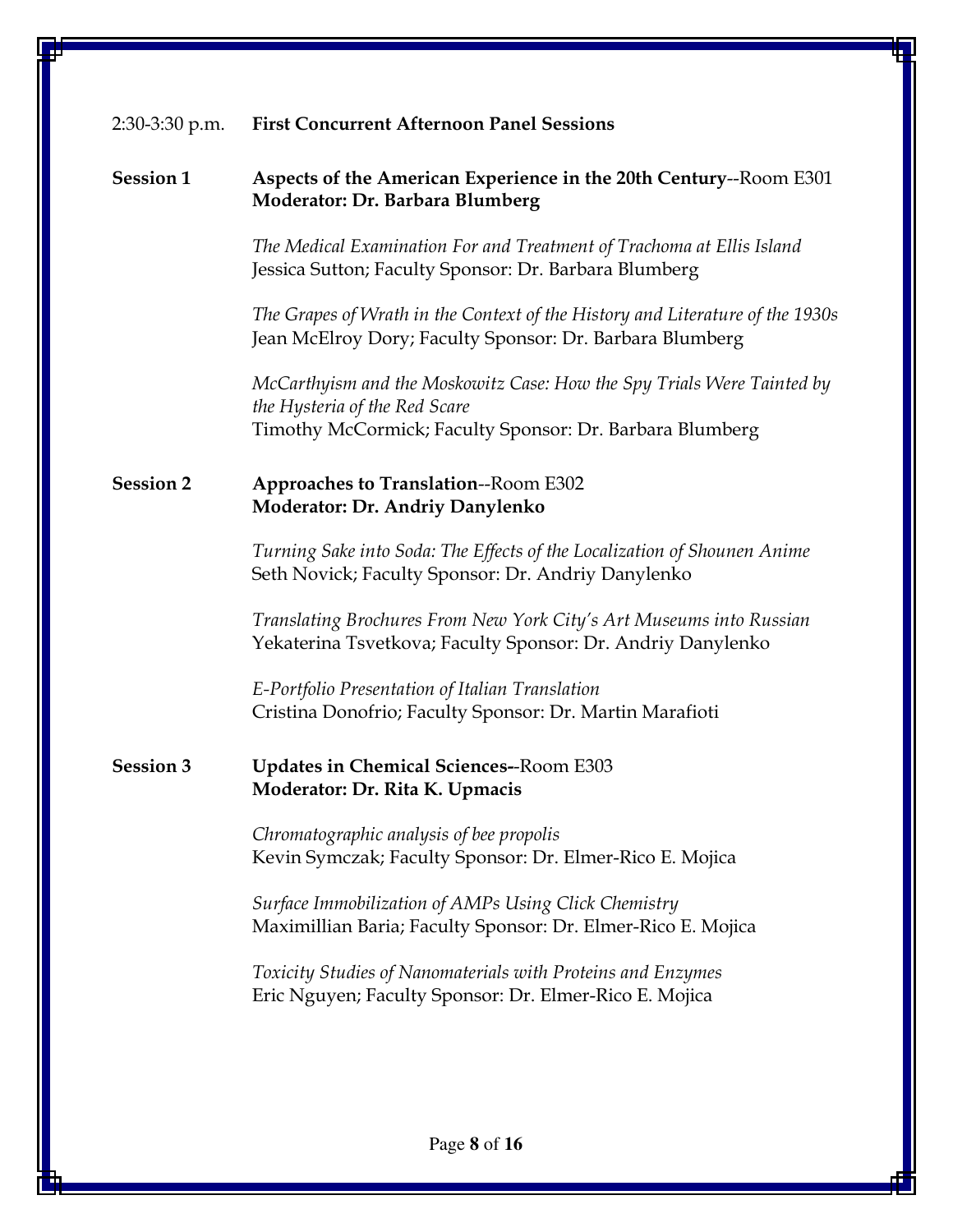| $2:30-3:30$ p.m. | <b>First Concurrent Afternoon Panel Sessions</b>                                                                                           |
|------------------|--------------------------------------------------------------------------------------------------------------------------------------------|
| <b>Session 4</b> | Global Asia, Part One--Room E304<br>Moderator: Dr. Joseph Tse-Hei Lee                                                                      |
|                  | Black Rain: A Cinematic Analysis of the Suffering of hibakusha in post-WWI<br>Japan                                                        |
|                  | Jason Vines; Faculty Sponsor: Dr. Joseph Tse-Hei Lee                                                                                       |
|                  | Modes of Feminine Resistance in Contemporary Chinese Cinema<br>Ilona Jianchan Kereki; Faculty Sponsor: Dr. Joseph Tse-Hei Lee              |
|                  | Cinematic Critiques of Learning Disabilities in Chinese and Indian Societies<br>Elizabeth Delaney; Faculty Sponsor: Dr. Joseph Tse-Hei Lee |
| <b>Session 5</b> | Jewish Life in War and Peace--Room E305<br>Moderators: Dr. Joan Roland and Dr. Andrea M. Voyer                                             |
|                  | The Iranian Revolution and Jewish Diaspora<br>Natalie Sachmechi; Faculty Sponsor: Dr. Joan G. Roland                                       |
|                  | Judaism and its Relation to Food<br>Olivia Reid; Faculty Sponsor: Dr. Andrea M. Voyer                                                      |
| <b>Session 6</b> | Creative Reflections on the Human Condition--Room E306<br>Moderator: Dr. Helane C. Levine-Keating                                          |
|                  | Tea Stains<br>Melissa Bouganim; Faculty Sponsor: Dr. Helane C. Levine-Keating                                                              |
|                  | Creative Nonfiction Essay: Nano Komal<br>Sania Azhar; Faculty Sponsor: Dr. Deborah M. Poe                                                  |
| <b>Session 7</b> | Soccer Attendance in Europe and Productivity in Latin<br>America--Room E307                                                                |
|                  | Moderator: Dr. Joseph C. Morreale                                                                                                          |
|                  | An Analysis of the Factors that Affect Productivity in Latin America<br>Julieth Saenz; Faculty Sponsor: Prof. Sam S. Baruch                |
|                  | The Effect of Competitive Balance on Soccer Game Attendance.<br>Arbenita Misini; Faculty Sponsor: Prof. Sam S. Baruch                      |
|                  | Page 9 of 16                                                                                                                               |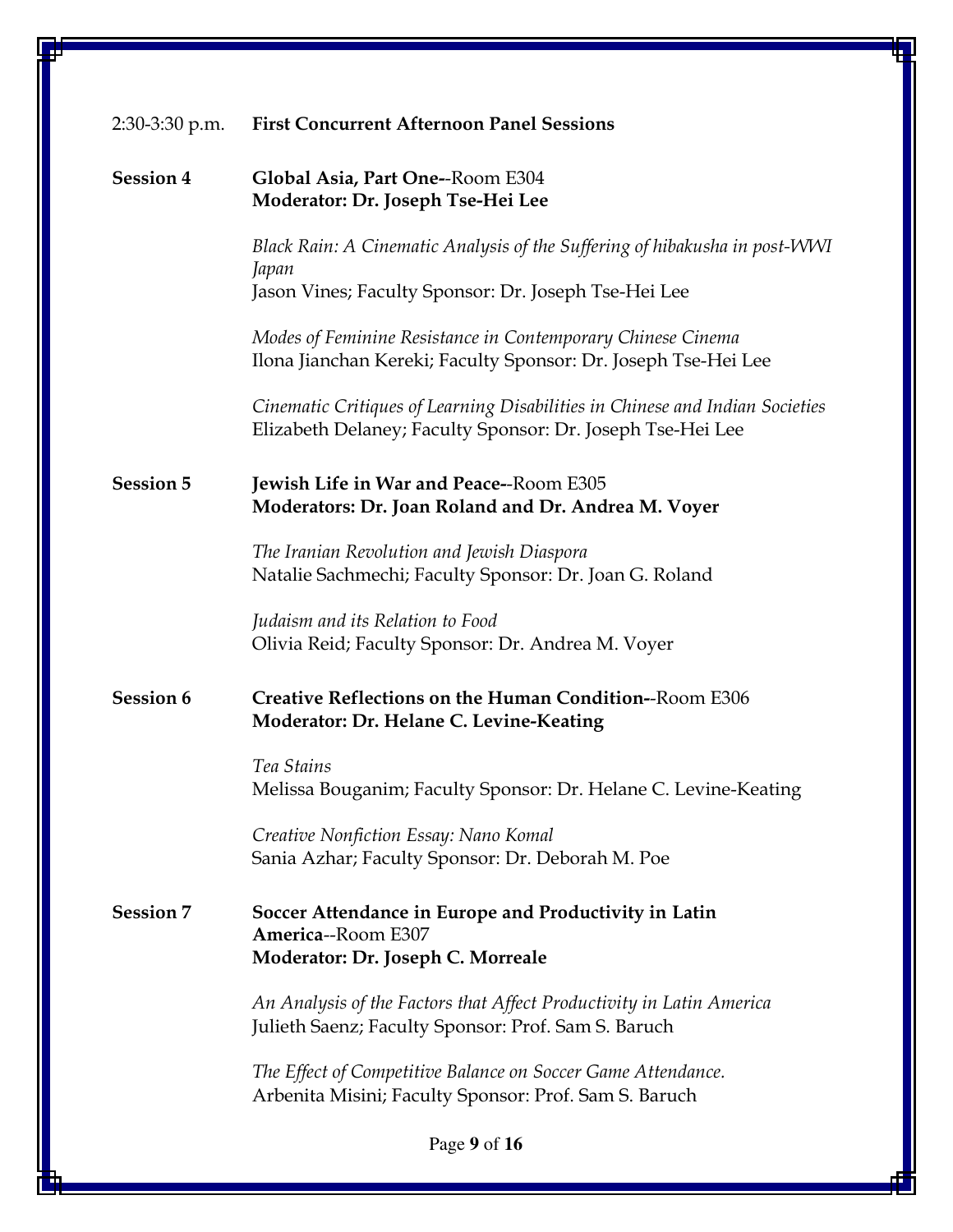| 2:30-3:30 p.m.    | <b>First Concurrent Afternoon Panel Sessions</b>                                                                                                   |
|-------------------|----------------------------------------------------------------------------------------------------------------------------------------------------|
| <b>Session 8</b>  | <b>Money, Real Estate and Property Rights--Room E308</b><br><b>Moderator: Prof. Mark Weinstock</b>                                                 |
|                   | A Quantitative Analysis of Games Played in the U.S. Tri-Party Repo Market<br>Stephanie Anne Langeland; Faculty Sponsor: Prof. Mark Weinstock       |
|                   | <b>Impact of Property Rights on Living Standards</b><br>Yevgeniy Kernes; Faculty Sponsor: Prof. Mark Weinstock                                     |
|                   | REITs Valuation in Thailand<br>Pongtum Thavaramara; Faculty Sponsor: Prof. Mark Weinstock                                                          |
| <b>Session 9</b>  | Cognitive Neuroscience--Room E309<br>Moderator: Dr. Terence M. Hines                                                                               |
|                   | Body Image Representation in those suffering from Anorexia and Similar<br><b>Disorders</b><br>Emily Blakley; Faculty Sponsor: Dr. Terence M. Hines |
|                   | Unilateral Spatial Neglect<br>Mychael Lotocky; Faculty Sponsor: Dr. Terence M. Hines                                                               |
|                   | Vocal Learning in Oscine Songbirds<br>Nadya Hall; Faculty Sponsor: Dr. Terence M. Hines                                                            |
| <b>Session 10</b> | The Victorians in Literature and Photography--Room E310<br>Moderator: Dr. Bette H. Kirschstein                                                     |
|                   | Animal Imagery as Commentary on the Raising of Children in Anne Bronte's<br>Agnes Grey                                                             |
|                   | Tayler Steinberg; Faculty Sponsor: Dr. Bette H. Kirschstein                                                                                        |
|                   | Male Validation, Marriage, and Motherhood: Female Fulfillment in Charlotte<br>Brontë's Villette                                                    |
|                   | Jenna Bassi; Faculty Sponsor: Dr. Bette H. Kirschstein                                                                                             |
|                   | The Influence of Photography on Victorian Era British Culture<br>David Wallach; Faculty Sponsor: Dr. Bette H. Kirschstein                          |
|                   | Till Death Do Us Part: Marriage in Jane Eyre<br>Juliana Burns; Faculty Sponsor: Dr. Bette H. Kirschstein                                           |
|                   | Page 10 of 16                                                                                                                                      |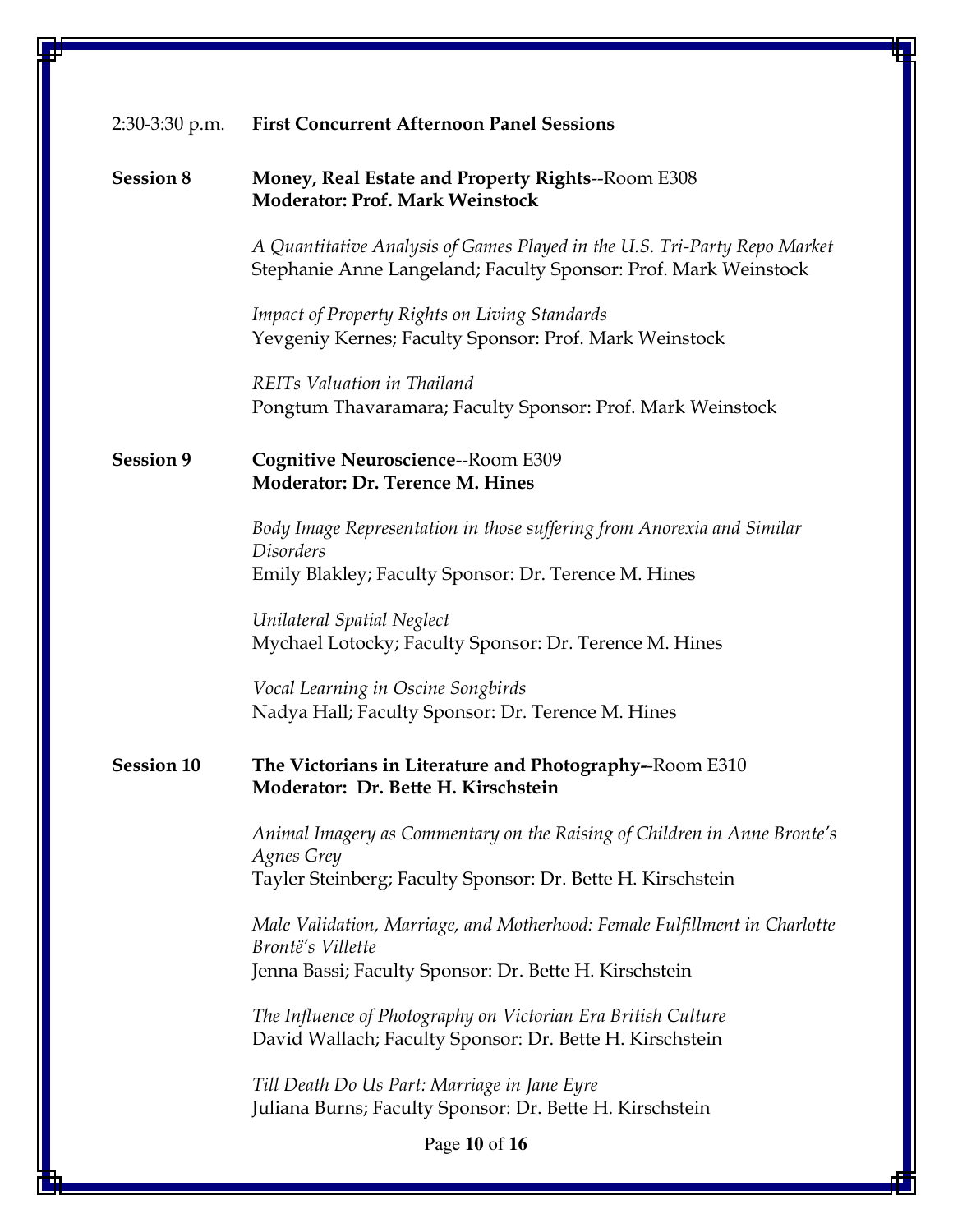| 2:30-3:30 p.m.    | <b>First Concurrent Afternoon Panel Sessions</b>                                                                                                                                      |
|-------------------|---------------------------------------------------------------------------------------------------------------------------------------------------------------------------------------|
| <b>Session 11</b> | Theater and the Home Front--Layton Studio<br><b>Moderator: Prof. Ion Cosmin Chivu</b>                                                                                                 |
|                   | Cities I've Only Heard Of: An Investigation of the Millennial Home Front<br>Dana Greenfield<br><b>Emily Gottlich</b><br><b>Weston Ganz</b><br>Faculty Sponsor: Prof. Ion Cosmin Chivu |
| <b>Session 12</b> | <b>Violence Against Women--Room E316</b><br><b>Moderators: Dr. Emily E. Welty and Prof. Elena Brunn</b>                                                                               |
|                   | A Real Conversation about Violence Against Girls: A Response to "We Need<br>To Talk About Violence Against Girls"<br>Amanda Ghosh; Faculty Sponsor: Dr. Emily C. Bent                 |
|                   | The Misogyny of Video Gaming Culture<br>Kaiyan Griffith; Faculty Sponsor: Prof. Elena Brunn                                                                                           |
| <b>Session 13</b> | <b>Analyzing War--Room E325</b><br>Moderator: Dr. Matthew B. Bolton                                                                                                                   |
|                   | Refocusing United States interaction with Uganda: the necessity of a shift<br>from counterterrorism to development<br>Kyla Korvne; Faculty Sponsor: Dr. Matthew B. Bolton             |
|                   | Children and Armed Conflict in Somalia<br>Shade Quailey; Faculty Sponsor: Dr. Matthew B. Bolton                                                                                       |
|                   | Undermining International Humanitarian Law and Elucidating the Violence<br>of Language in William Shakespeare<br>Elena Marmo; Faculty Sponsor: Dr. Matthew B. Bolton                  |
|                   |                                                                                                                                                                                       |
|                   |                                                                                                                                                                                       |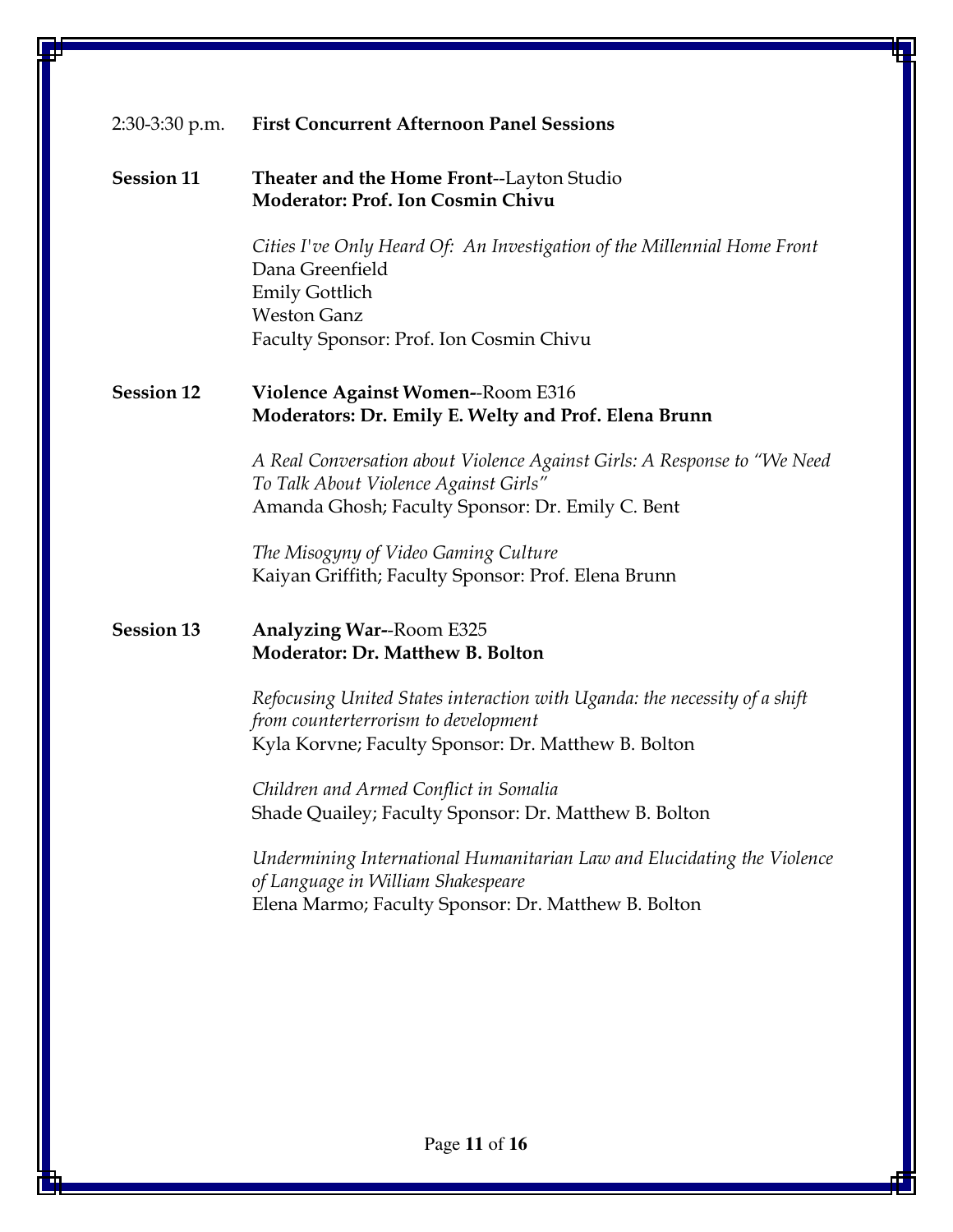### 3:45-4:45 p.m. Second Concurrent Afternoon Panel Sessions

#### Session 14 Philosophical Debate and Cinematic Analysis--Room E301 Moderator: Dr. Harold Brown

To Throw Away an Honest Play: A Debate Between Tolstoy and Aristotle on the Aesthetic Merits of Oedipus the King Annelise Nussbacher; Faculty Sponsor: Dr. Harold Brown

Faust: Sokurov's Genesis of the Tyrant Nicholas Mucerino; Faculty Sponsor: Dr. Andriy Danylenko

### Session 15 Literary Translation--Room E302 Moderator: Dr. Eugene Richie

Translating Stories by Juan Pablo Roncone Leopoldo Abraham Orozco Correa; Faculty Sponsor: Dr. Eugene Richie

Double Exile: Translating Arno Geiger's Memoir The Old King in His Exile Maria Gabriele Baker; Faculty Sponsor: Dr. Eugene Richie

### Session 16 Studies in Non-Profit and Public Administration--Room E303 Moderator: Dr. Farrokh Hormozi

Incentivizing Employees through Benefits and Recognition Programs at Pace University Diana Dumitru; Faculty Sponsor: Dr. Farrokh Hormozi

An Application of Marginalization & Social Exclusion Theory to the District 10 Community Education Council in Bronx, NY Dean Parker; Faculty Sponsor: Dr. Gina Scutelnicu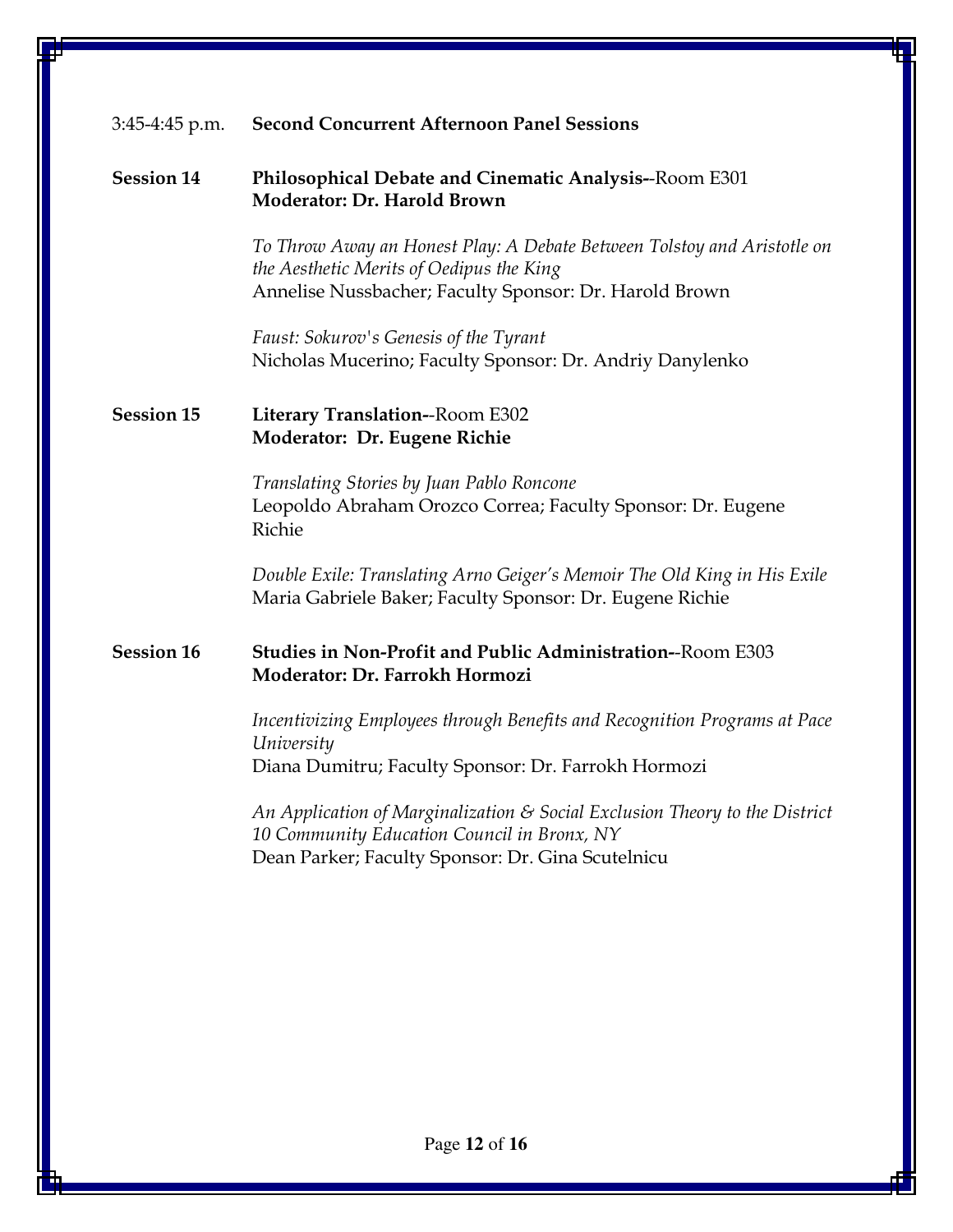| $3:45-4:45$ p.m.  | <b>Second Concurrent Afternoon Panel Sessions</b>                                                                                                                                        |
|-------------------|------------------------------------------------------------------------------------------------------------------------------------------------------------------------------------------|
| <b>Session 17</b> | Global Asia, Part Two--Room E304<br>Moderator: Dr. Joseph Tse-Hei Lee                                                                                                                    |
|                   | South Korea's Cinematic Critique of State Abuse of Power<br>Nicholas Hogan; Faculty Sponsor: Dr. Joseph Tse-Hei Lee                                                                      |
|                   | The "Umbrella Revolution" in Hong Kong: Academic Essay Analysis of New<br>Trends of Political Participation in Hong Kong<br>Jacqueline Kelleher; Faculty Sponsor: Dr. Joseph Tse-Hei Lee |
|                   | Gender Roles and Marital Relationships in the Post-Mao Era<br>Alexandra Brand; Faculty Sponsor: Dr. Joseph Tse-Hei Lee                                                                   |
| <b>Session 18</b> | Responding to Bad News: Influences of the Person and Situation--<br>Room E305<br>Moderator: Dr. Angela M. Legg                                                                           |
|                   | Coping With the Beginning of the Ending<br>Juliette DeLaney; Faculty Sponsor: Dr. Angela M. Legg                                                                                         |
|                   | Personality and Bad News<br>Melissa Adolphe<br>May Reinert<br>Claire Ryan<br>Faculty Sponsor: Dr. Angela M. Legg                                                                         |
| <b>Session 19</b> | <b>Current Issues in Counseling and Therapeutic</b><br><b>Interventions--Room E306</b><br>Moderators: Dr. Joseph R. Franco and Dr. Paul W. Griffin                                       |
|                   | Motivational Interviewing in Counseling Practice<br>Jamie Lynn Smith; Faculty Sponsor: Dr. Joseph R. Franco                                                                              |
|                   | <b>Online Counseling for Emerging Adults</b><br>Colleen Griffin Wagner; Faculty Sponsor: Dr. Paul W. Griffin                                                                             |
|                   |                                                                                                                                                                                          |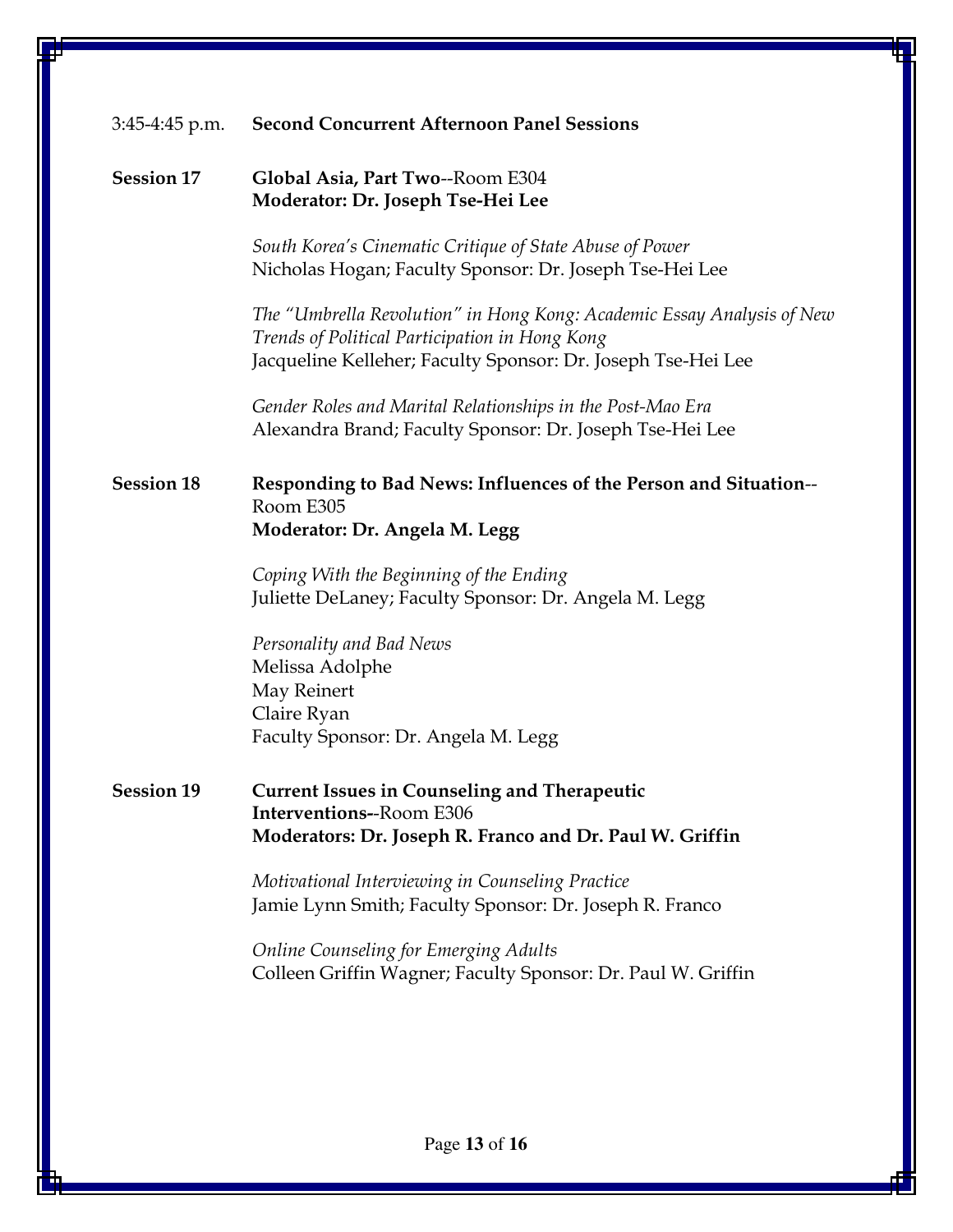| 3:45-4:45 p.m.    | <b>Second Concurrent Afternoon Panel Sessions</b>                                                                                                                                   |
|-------------------|-------------------------------------------------------------------------------------------------------------------------------------------------------------------------------------|
| <b>Session 20</b> | When Your Voice Has Little Value: English, Englishes, and the<br>Teaching of the Standard--Room E307<br>Moderator: Dr. Robert Mundy                                                 |
|                   | Who and What is Valued in Our Classrooms: Understanding Cultural and<br>Linguistic Diversity in Primary Education<br>Jasmine Amaro; Faculty Sponsor: Dr. Robert Mundy               |
|                   | Here's What We Have Been Stuck With: Evaluating and Reimaging ESL<br>Education<br>Caitlin Purnell; Faculty Sponsor: Dr. Robert Mundy                                                |
|                   | Norms Were Made to be Broken: The Socioeconomic and Sociocultural<br>Realities of English-Only Education<br>Kaitlyn Szilagyi; Faculty Sponsor: Dr. Robert Mundy                     |
| <b>Session 21</b> | Economics, Crime and Serial Killers--Room E308<br><b>Moderator: Dr. Gregory Colman</b>                                                                                              |
|                   | Criminal Activity and the Housing Market: An Econometric Analysis<br>Bridget Mathis; Faculty Sponsor: Dr. Gregory Colman                                                            |
|                   | The Effect of EBT Cards on Crime<br>Elizabeth Barshay; Faculty Sponsor: Dr. Gregory Colman                                                                                          |
|                   | How Do They Kill? The World of Serial Killers<br><b>Natalie Gellos</b><br>Katherine McGuire<br>Faculty Sponsor: Dr. Hasan T. Arslan                                                 |
| <b>Session 22</b> | New York City History: Twentieth Century Perspectives--Room E309<br>Moderator: Dr. Maria T. Iacullo-Bird                                                                            |
|                   | New York City and Nazi Tensions: An Examination of Fiorello H. La<br>Guardia's Involvement<br>Hayden McClure; Faculty Sponsor: Dr. Maria T. Iacullo-Bird                            |
|                   | New York City in the Hands of the Beat Generation: From Rebellious at<br>Columbia to Influential in Greenwich Village<br>Juliet Mueller; Faculty Sponsor: Dr. Maria T. Iacullo-Bird |
|                   | Giuliani and Organized Crime: Strategies, Effects and Outcomes<br>Scott Tornatore; Faculty Sponsor: Dr. Maria T. Iacullo-Bird                                                       |

Page **14** of **16**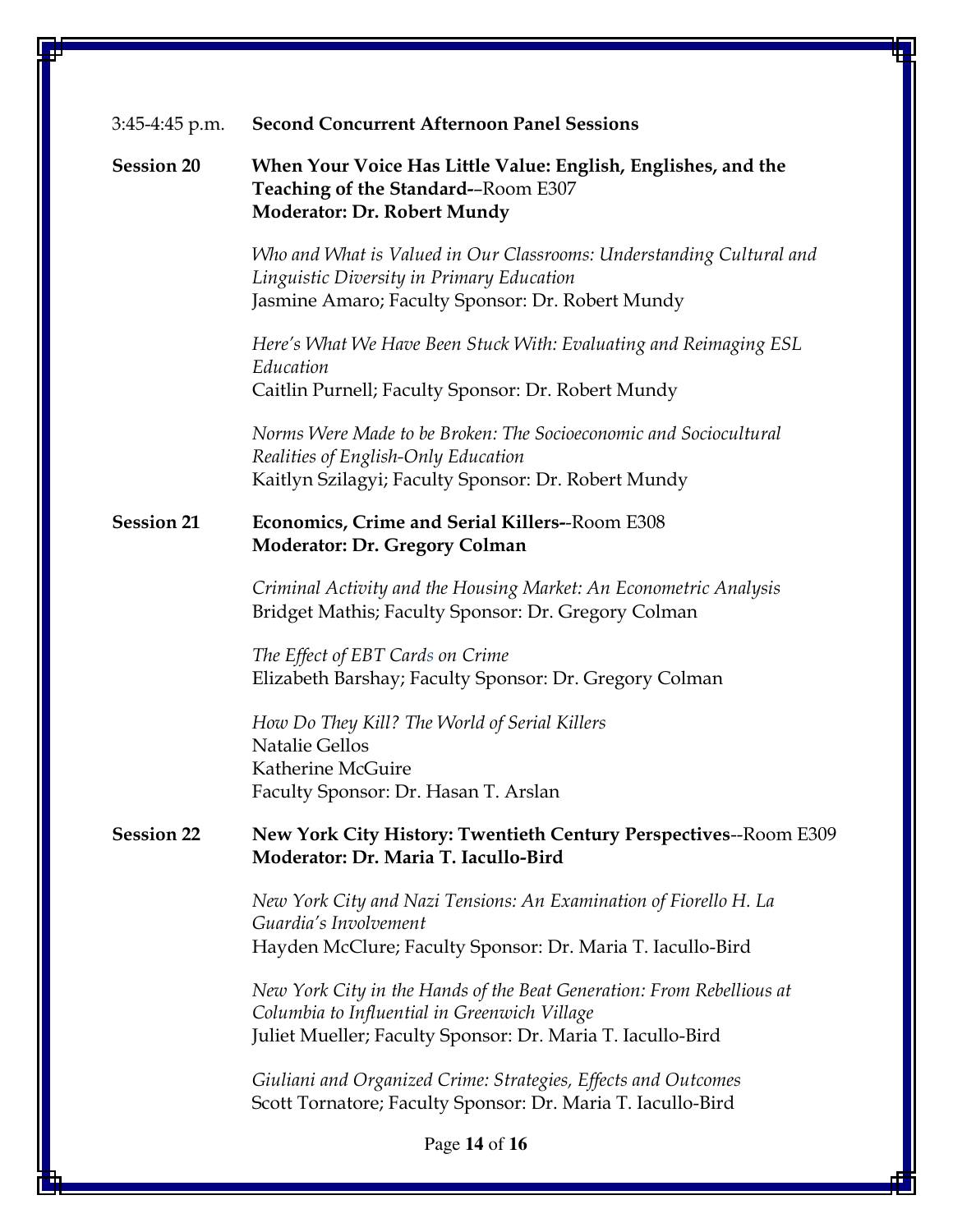### 3:45-4:45 p.m. Second Concurrent Afternoon Panel Sessions

### Session 23 American Perspectives on Race--Room E310 Moderators: Dr. Andrea M. Voyer, Dr. Rostyslaw Robak and Dr. Emily E. Welty

The Role of Race in Dating Among Americans: How "Whiteness" Influences Perception Interracial Relations Jennifer DeJesus; Faculty Sponsor: Dr. Andrea M. Voyer

Because Shades Matter Maia Gordon; Faculty Sponsor: Dr. Rostyslaw Robak

Changing Race Relations through the Awakening of the American Consciousness through Reparations: A Case of African Americans in the U.S. Shellyann Lewis; Faculty Sponsor: Dr. Emily E. Welty

#### Session 24 New York City "Street of All Streets" through Interpretive Dance--Layton Studio Moderator: Prof. Ion Cosmin Chivu

If I Dare Galia Backal Maria Borlando Kelsey Senteio Leana Gardella Shalynne Armstrong Dane Alexander Giuffre Nicholas Pereira Ryan Beaghler Zach Carter Faculty Sponsor: Prof. Ion Cosmin Chivu